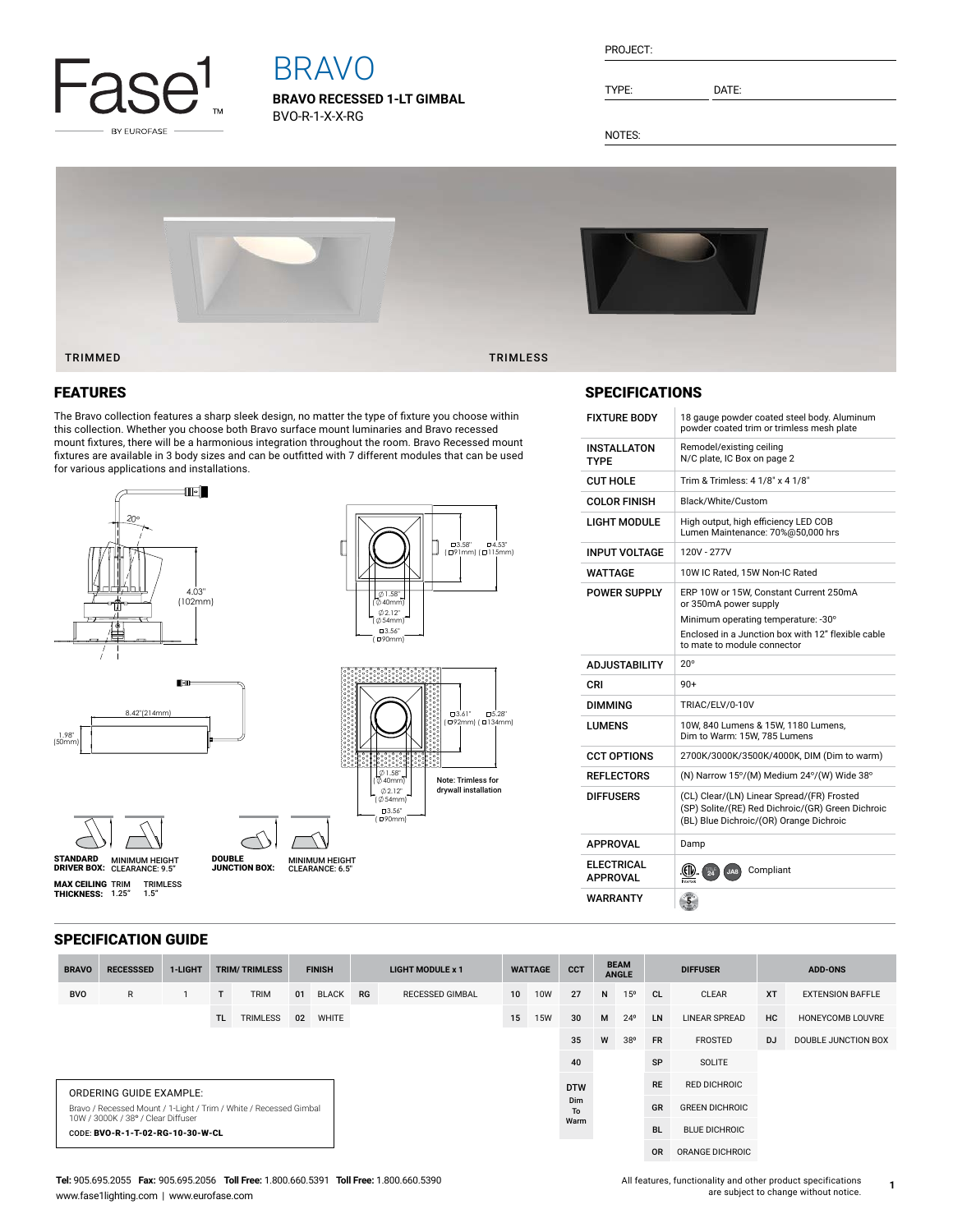

## BRAVO

**BRAVO RECESSED 1-LT GIMBAL** BVO-R-1-X-X-RG

### REFLECTOR OPTIONS ADD-ONS









**DOUBLE JUNCTION BOX** (Shallow Ceiling Application) **(DJ)**

### DIFFUSER OPTIONS



### NEW CONSTRUCTION PLATES + IC BOXES



### DRIVERS

- Compatible with TRIAC (forward-phase or leading-edge) ELV (reverse-phase or trailing edge) and 0-10V dimmers.
- ESSxxxW models: TRIAC and ELV dimming only at 120 Vac
- ESSxxxW models: ELV dimming only at 230 Vac
- 90° C maximum case hot spot temperature
- Class 2 power supply
- Lifetime: 50,000 hours at 70° case hot spot temperature (some models have a higher lifetime)
- IP64-rated (IP66 for ESST) case with silicone-based potting
- Protections: Output open load, over-current and short-circuit (hiccup), and over-temperature with auto recovery.
- Conducted and radiated EMI: Compliant with FCC CFR Title 47 Part 15 Class B (120 Vac) and Class A (277 Vac), and EN55015 (CISPR 15) at 220, 230, and 240 Vac.
- Complies with ENERGY STAR®, DLC (DesignLight Consortium®) and CA Title 24 technical requirements
- Worldwide safety approvals